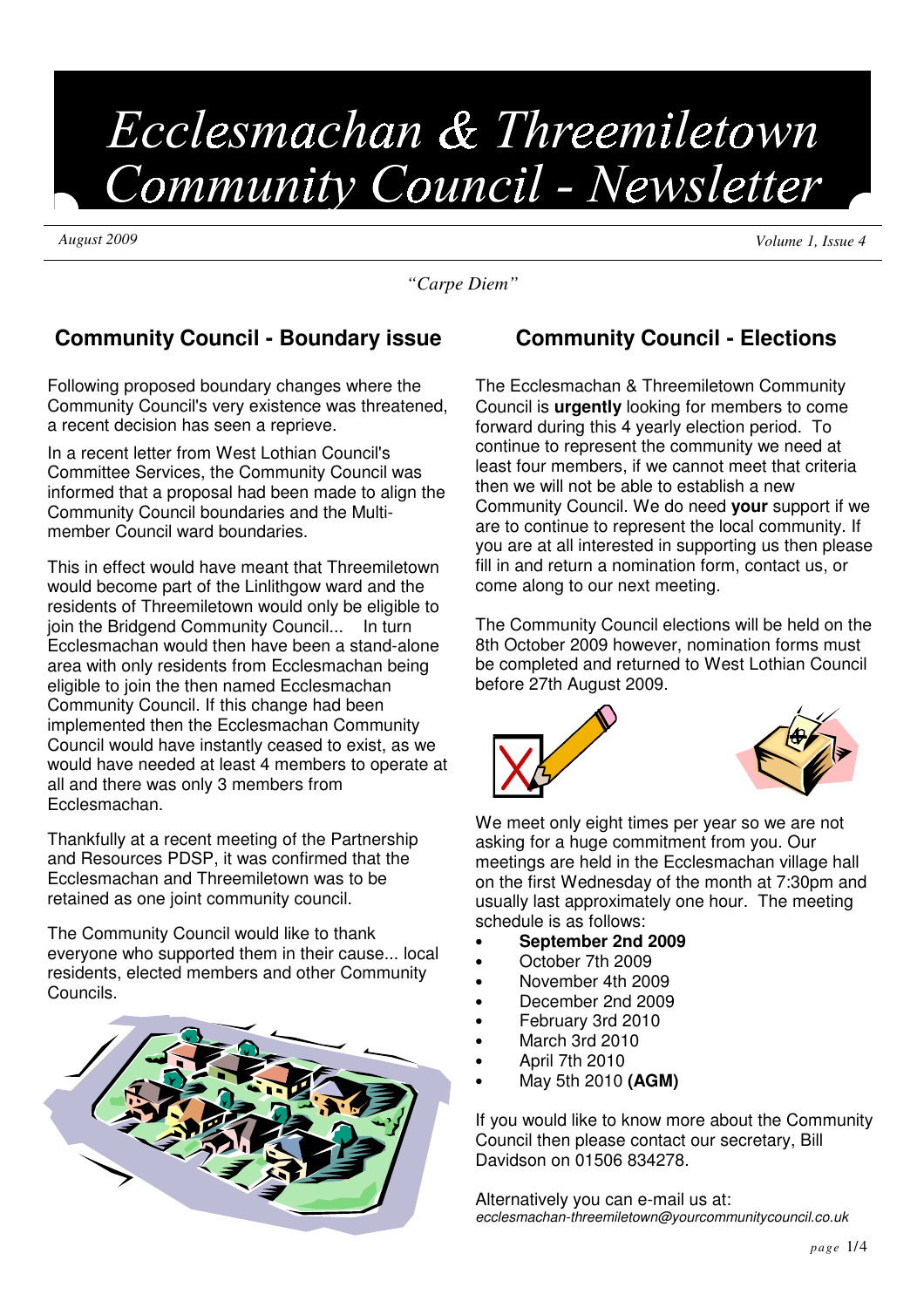# **The Local Paths Project**

Brought about by an initiative presented from the West Lothian Council proposed Core Paths Plan, the Community Council have been working on a long-term project to improve and re-open or maintain some important and historic local walks. This has been an active project since November 2007.

These walks include Uphall to Binny Craig (1), Longmuir to Ecclesmachan (2) and Burnside to Philpstoun (3). Path 3 is already included as a nomination on the Core Path Plan but is being partially maintained by the Community Council Paths Sub-Committee. Paths 1 and 2, however, require so much work that we are currently attempting to raise funds to complete a schedule of upgrade work to re-open them and in doing so help ensure that they are included on the next round of inclusion nominations for the Core Paths Plan.



Following an initial photographic survey carried out by the Community Council in May 2008 and after seeking permissions from the various landowners in early 2009, a detailed survey has just been completed in (July 2009). The aim of this detailed survey was to establish a schedule of work, complete with outline costs. This will be used to invite contractors to provide quotes and in turn allow for funding applications for the project.

Support for this project has been tremendous, letters of support have been received and held on file from our four local Ward Councillors, Scotways, a local GP Practice, Lothian & Borders RIGS Group, Put Your West Foot Forward Walking Group, Uphall Community Council, the West Lothian Council Access Officer and Visit West Lothian.

It is hoped that the formal applications for funding will be made later this year, if this is successful the work will be scheduled for early 2010. Meantime, **we need more volunteers** to work on the path from Burnside to Philpstoun (3) - So if you feel inclined and would like to help, call our Secretary Bill Davidson on 01506 834278 and he will co-ordinate support for this local amenity to ensure it stays on the Path Plan.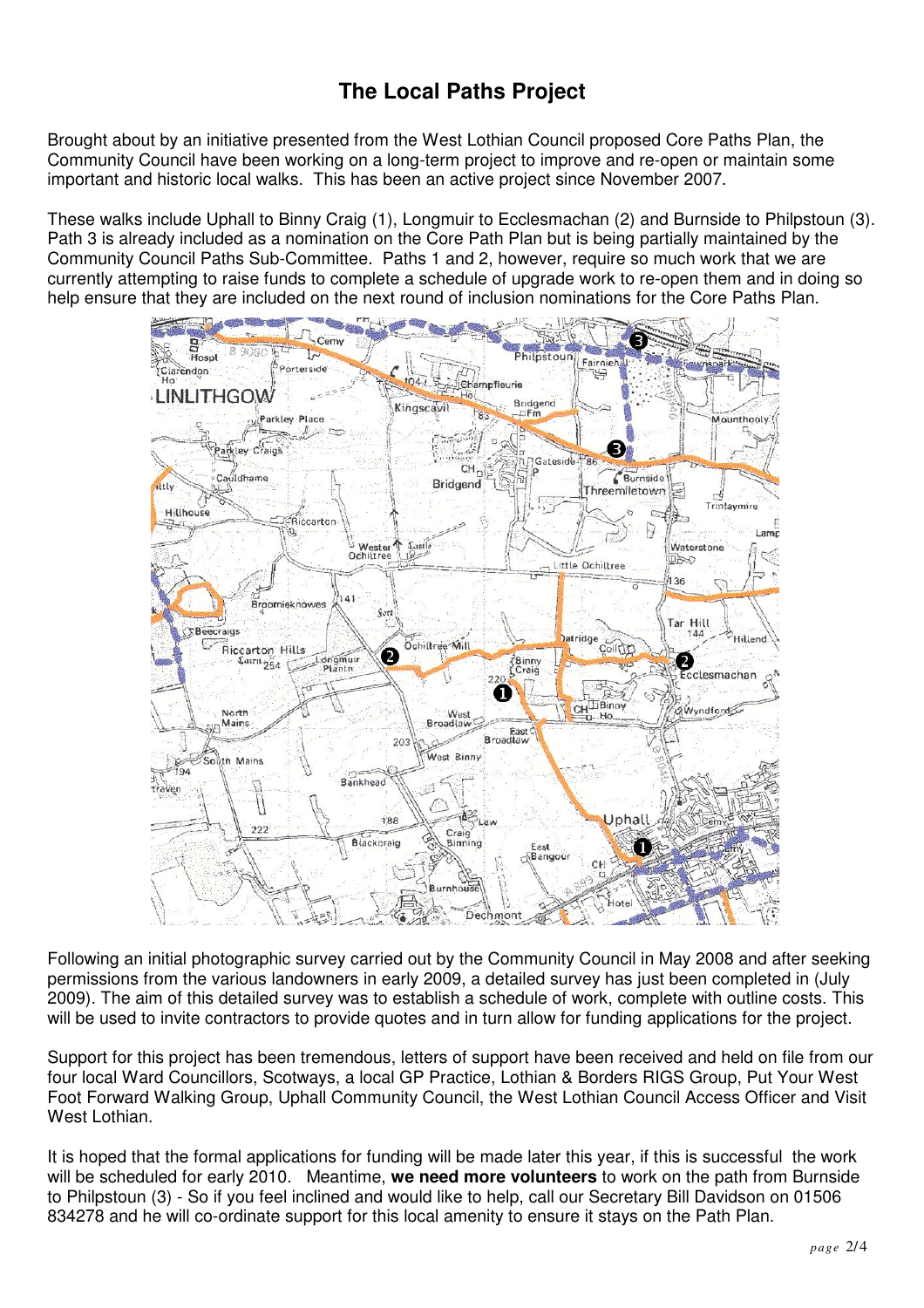

**Neighbourhood Watch Update -**

 **Report on Neighbourhood Watch/Community Council Meeting at Livingston Police Station - June 2009**



## **Neighbourhood Watch**

We can confirm that the Neighbourhood Watch scheme in Ecclesmachan is still current and registered with Lothian & Borders Police. Three new signs have been put in place in the village to replace the old broken and discoloured ones. Do remember that the existence of a Neighbourhood Watch scheme means that you could be eligible for a discount from your home insurance, please check with your Insurance company if they include such a discount.

The scheme in Threemiletown is also still current and registered with Lothian & Borders Police. However, that scheme requires someone from Burnside / Rosebank or Canal Court to provide a contact for the north side of the village. Anyone interested should contact the Community Police Section of Lothian & Borders Police. They can be contacted at Livingston Police Station on 01506 431200 or by contacting the local officer, Lynette Cousins, at Broxburn Police Station on 01506 852121. Alternatively, contact Angela Carmichael from Redhouse Cottages, the scheme co-ordinator for The Cottages and Redhouse Cottages.

Both Villages are now registered as "Cold Calling Control Zones" a scheme supported by Lothian & Borders Police and the Trading Standards Office. Signs are now in place throughout the villages clearly indicating this status to everyone passing through. **Have you displayed your "Red Card"?**

## **New Theft Prevention Initiative**

The Community Council members were invited to a meeting held at Livingston Police Station recently to view and discuss a new theft prevention scheme about to be launched across West Lothian.

This presentation was very interesting, a very hi-tech security solution using nano-technology responsive to Ultraviolet light. L&B Police (West Lothian Division) have made an investment in the product and will be rolling it out as an initiative for break-in crime prevention very soon. A first in Scotland following trials and live use successes in a few regional areas in England.

It takes UV marking to a new and higher platform, a high-tech glue deposited discretely on removable and resellable possessions which will identify the item(s) to the registered owners address. Cost to buy as a consumer direct is around £44.00, cost to buy from L&B Police £22.00 - the £22.00 includes a visit from 2 trained officers to deliver a kit comprising the marking glue, a leaflet, window warning sticker and a CD. They will survey your house and give general security recommendations, explain the system, mark your goodies and register them on a database against the nano-code contained in the UV glue delivered and registered to you (or tell you how to do this if you prefer to do it yourself via an internet connection). The glue will mark up to 100 items and lasts for approx. 2 years before fading. All your goodies will be registered with item/model number/serial number/owners address/contact details on a central protected database called Immobilise which is free to register for and to user maintain.

All police patrols will be issued with ultra violet torches, every vehicle search and household search will then include a UV marker scan to search for marked equipment perhaps in the wrong place. Reading equipment will be available at several locations to scan the glue and provide owners ID with approx. 10 minutes - this compares to other solutions like smartwater which requires sending to a specialist laboratory and a 2 week waiting time. It is hoped to have a demonstration of this scheme locally for residents in the near future.